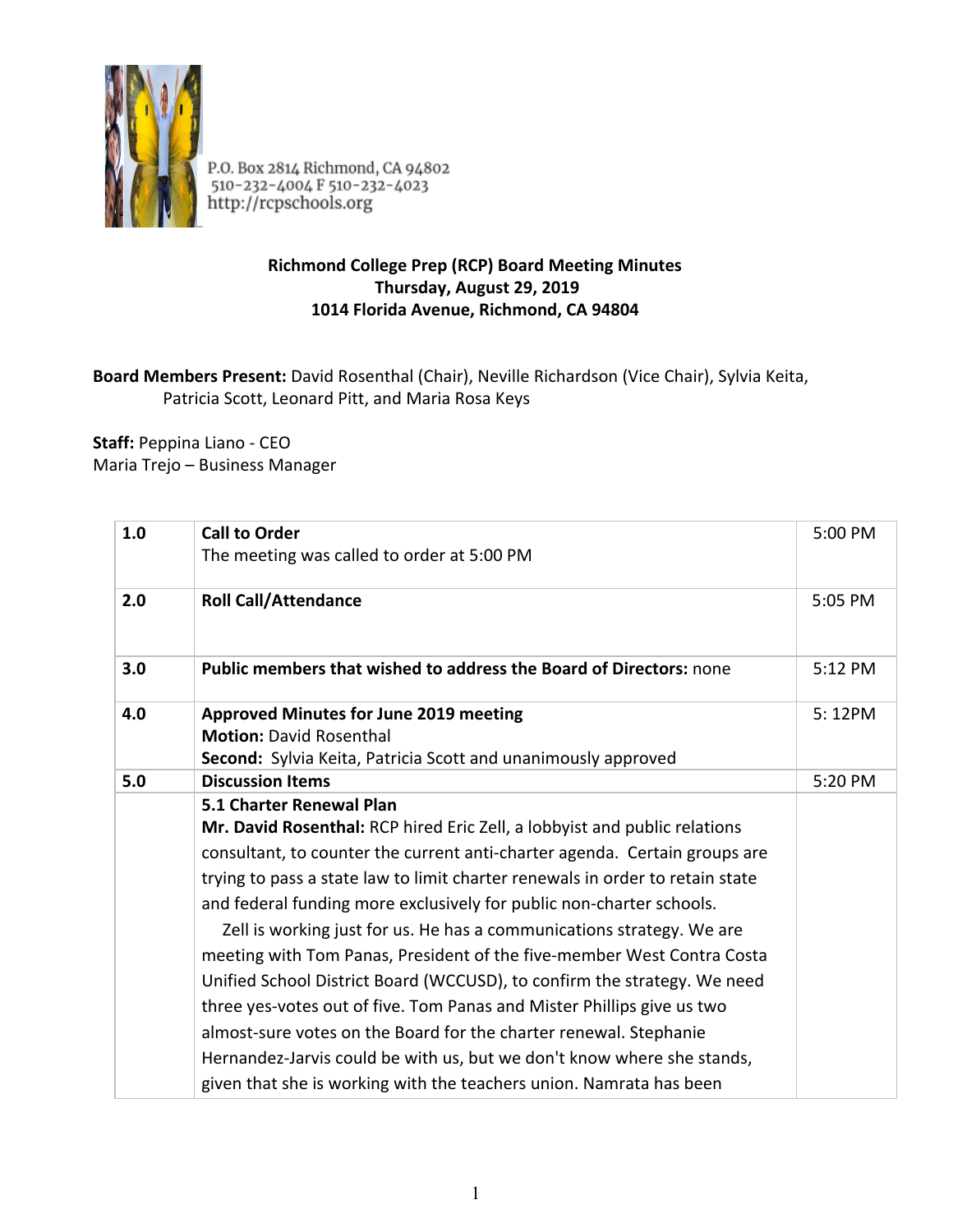|     | working with WCCUSD charter oversight staff member Linda Delgado to            |         |
|-----|--------------------------------------------------------------------------------|---------|
|     | make sure our renewal proposal is recommended for approval by her.             |         |
|     | RCP is trying to renew for five years. The law's proponents want to            |         |
|     | preference performing schools. We have to meet 10 criteria. We have the        |         |
|     | right to appeal to the county Board of Education. We need to prove that RCP    |         |
|     | is a quality school and should be renewed.                                     |         |
|     | Although we have a public relations deficit, it is important to deal with      |         |
|     | this. We are doing this for the benefit of the whole.                          |         |
|     | Each RCP Board member should be included in the Facebook PR plan for           |         |
|     | the charter renewal that is being launched for the school.                     |         |
|     | We will live with a deficit to continue to provide Saturday School for our     |         |
|     | students.                                                                      |         |
|     | Ms. Liano: I assigned Namrata to work on the charter renewal, which is due     |         |
|     | in September. She has been working on it with the help of different            |         |
|     | employees who are providing her with the information needed. We will           |         |
|     | complete a final draft and give it to EdTec to finalize the document.          |         |
|     | Sylvia Keita will evaluate the Eric Zell contract and give a copy to the       |         |
|     | Board.                                                                         |         |
| 6.0 | <b>Report from CEO</b>                                                         | 6:15 PM |
|     |                                                                                |         |
|     | 6.1 Ms. Peppina Liano                                                          |         |
|     | We are under special circumstances today with matters of the heart. Thank      |         |
|     | you, David and Nevill, for attending the vigil last night for the two students |         |
|     | who died in the car accident. We have raised more than \$20,000 for Citlalli   |         |
|     | and Jesse Contreras' funeral through the GoFundMe page.                        |         |
|     | I will attend Jesse and Citlalli's funeral service along with other adults on  |         |
|     | September 4th at 10:30 am.                                                     |         |
|     | I would like permission from the Board to close the school for one day and     |         |
|     | extend the school year for one more day to make up the closure day. If we      |         |
|     | keep the school open we could potentially lose 150 on the Average Daily        |         |
|     | Attendance. On the other hand, there are about 350 other parents that did      |         |
|     | not know the Contreras family and I would like the guidance and support of     |         |
|     | the Board.                                                                     |         |
|     | To recap, the options are to close the school for one day and extend the       |         |
|     | end of the school year by one day. Or open the school and have 150 students    |         |
|     | absent. What does the Board recommend?                                         |         |
|     | Neville Richardson suggested that the funeral should become a field trip       |         |
|     | and RCP should rent buses to transport students. That way students that        |         |
|     | want to go to the funeral are allowed to attend, and students that don't       |         |
|     | want to go can stay at school with substitutes and Lower Elementary            |         |